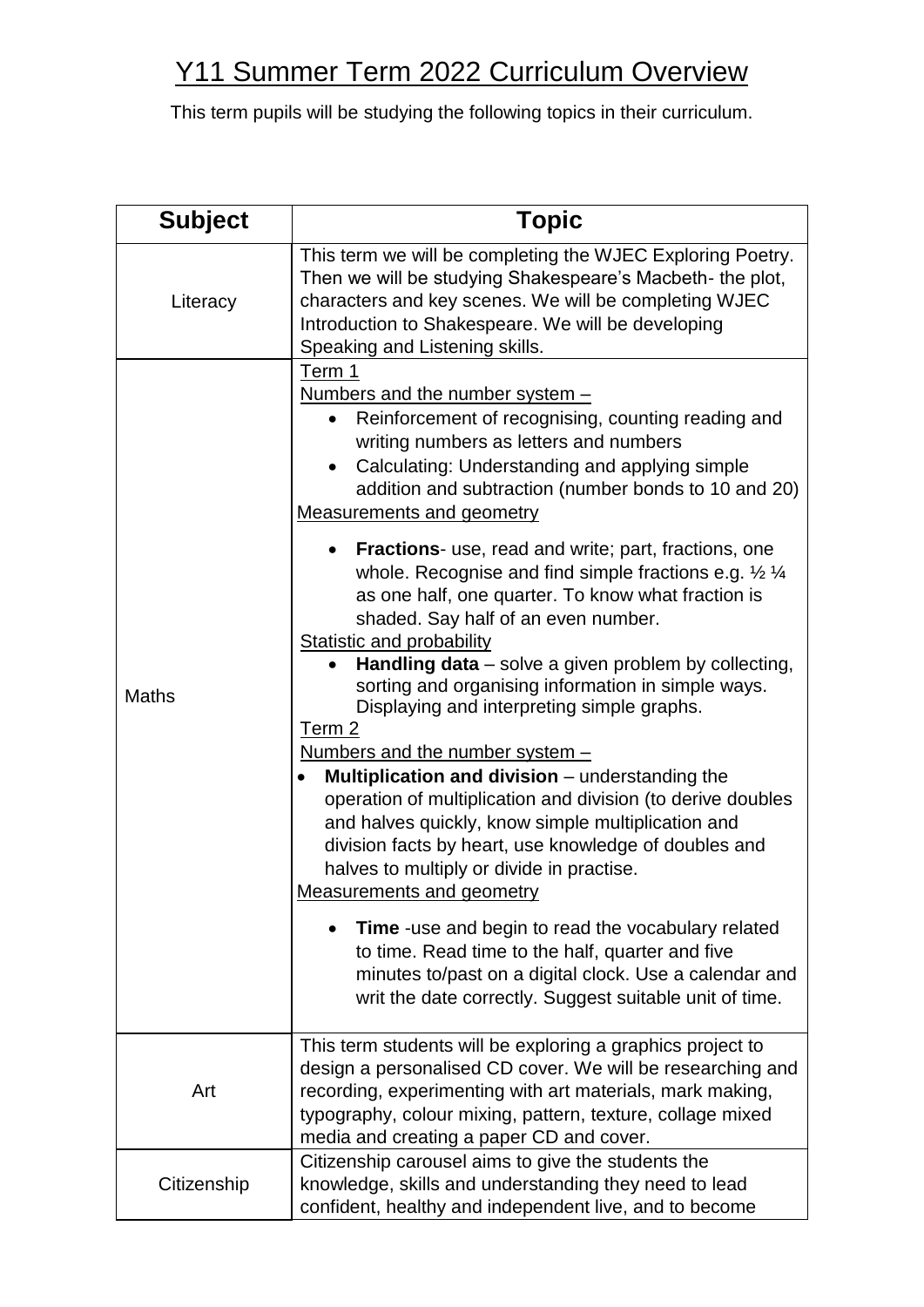|                   | informed, active and responsible citizenships. Citizenship        |
|-------------------|-------------------------------------------------------------------|
|                   | helps students develop as members of school,                      |
|                   | neighbourhoods and wider community.                               |
|                   | Pupils will develop their knowledge and understanding of          |
| Computing         | how to use a laptop, in particular using word and publisher       |
|                   | in the first half term. In the second half term pupils will       |
|                   | develop their learning and understanding of how to use            |
|                   | social media in a positive way and the identify the dangers       |
|                   | of using social media.                                            |
| Drama             | Students will be using drama and role play to enact scenes        |
|                   | from the Star Wars film 'The Force Awakens'. Students will        |
|                   | be working in small groups to create class performances           |
|                   | using staging, lights and costume                                 |
|                   | In Employability students will be developing skills needed to     |
|                   | enter the work place. This will include a focus upon              |
|                   | identifying their strengths and transferable skills which will    |
|                   | help them secure a job and succeed in work. Pupils will           |
| Employability     | learn about money and diversity in the work place. Students       |
|                   | will build self-confidence when talking about their future        |
|                   | career, to identify next steps for after school to achieve their  |
|                   | chosen career.                                                    |
|                   |                                                                   |
|                   | The class will continue making handmade paper from                |
| Enterprise        | recycled materials with a particular focus on working             |
|                   | independently of adult help and teamwork. They will be            |
|                   | focusing on using pressed leaves and flowers in their             |
|                   | papers.                                                           |
|                   | This terms students will be learning about World War 2. The       |
|                   | topics covered in this unit will start off looking at life during |
| <b>Humanities</b> | the War in Britain, before expanding to look at significant       |
|                   | events during the war, including evacuation, rationing, the       |
|                   | Blitz, Dunkirk, Pearl Harbour, the Holocaust and the              |
|                   | bombing of Hiroshima.                                             |
|                   | <b>Understanding and using money</b>                              |
|                   | The learner will be able to select coins from a variety of        |
|                   | objects.                                                          |
|                   | The learner will be able to indicate situations where money       |
| Life Skills       | would be used.                                                    |
|                   | Doing my laundry                                                  |
|                   | The learner will be able to identify two items necessary for      |
|                   | doing laundry.                                                    |
|                   | The learner will be able to correctly carry out laundry           |
|                   | activities.                                                       |
| <b>Music</b>      | Term 3 subject is 'Melody'. Students have so far covered          |
|                   | 'Rhythm and Beats' in term 1 and 'Chords and playing as a         |
|                   | Group' in Term 2. This term, students will be concentrating       |
|                   | on using individual notes to both improvise freely and learn      |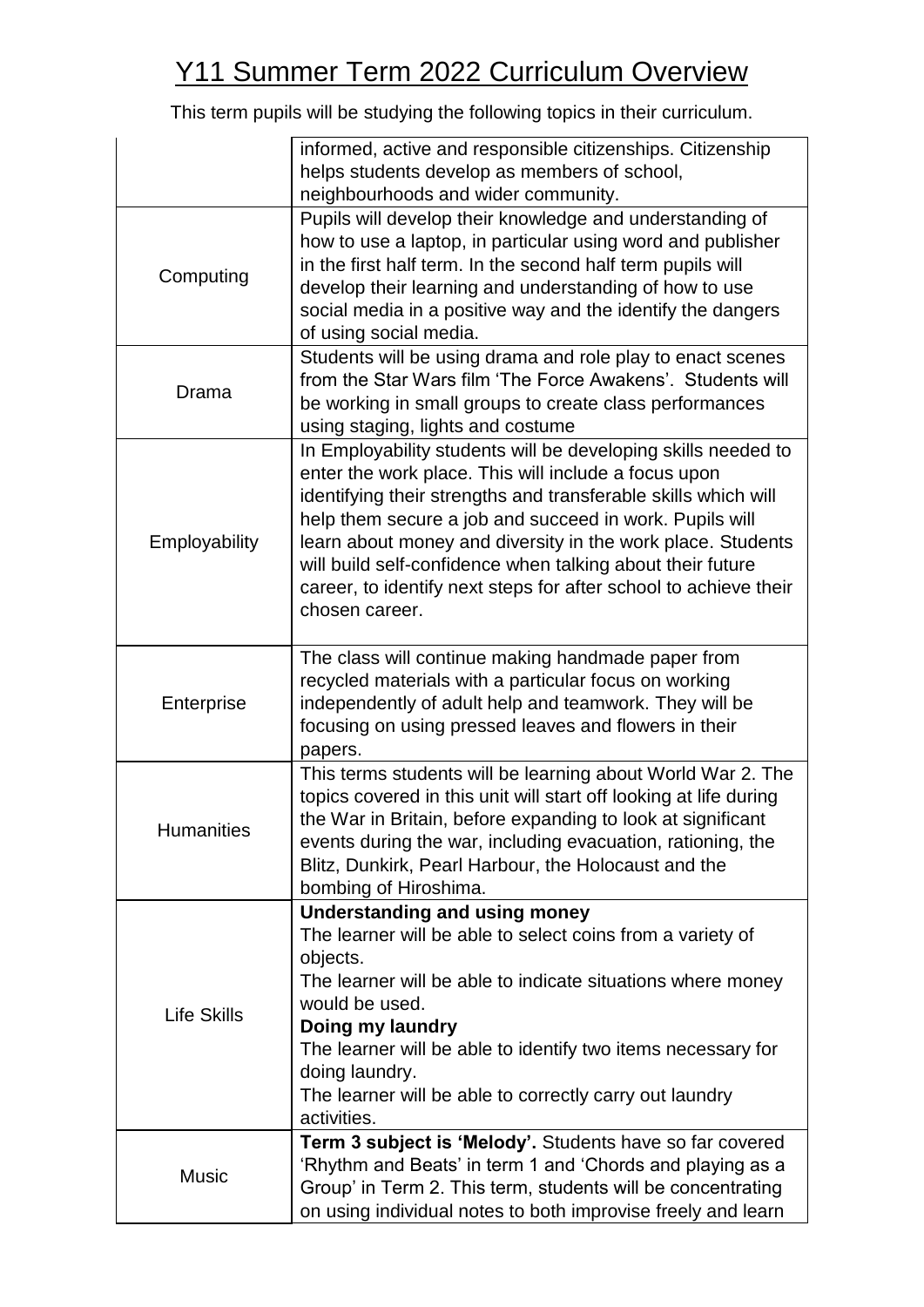|                         | structured famous tunes. They will use a combination of<br>virtual electronic simulated instruments plugged into the<br>class PA system as well as keyboards, guitars, xylophones<br>and even a theremin (think of the Doctor Who theme song).<br>They will also use a colour code system in order to begin<br>reading music and follow structure.                                                                                                                                                                                                                                                                                    |
|-------------------------|---------------------------------------------------------------------------------------------------------------------------------------------------------------------------------------------------------------------------------------------------------------------------------------------------------------------------------------------------------------------------------------------------------------------------------------------------------------------------------------------------------------------------------------------------------------------------------------------------------------------------------------|
| <b>PE</b>               | This term we will be focusing on the basic skills associated<br>with striking and fielding games. Students will further<br>develop previously learnt skills and improve their<br>competency taking part in team games. The games we will<br>focus on this term include, cricket, hockey and tennis.<br>Students will continue to work on individual skills such as<br>control, passing, catching and basic team communication.                                                                                                                                                                                                        |
| <b>PSHE</b>             | Module-Health and wellbeing -Drugs, alcohol and<br>tobacco<br>Students will be developing their understanding and<br>exploring the difference between legal and illegal drugs.<br>They will be identifying some common legal drugs -nicotine<br>and alcohol and show an awareness of what effects of<br>alcohol on our body. Know what alcohol and harmful<br>substances are. Show awareness of bad habits.<br>Recognise that there are laws surrounding the use of legal<br>drugs and that some drugs are illegal to own, use and give<br>to others. Identify when, why and how to ask for help in<br>relation to drugs and alcohol. |
| Science                 | Students will be continuing their Edexcel Entry level Science<br>assignments and tests. The first topic will be learning about<br>Forces, movement and energy. This is a Physics based<br>topic and will involve lots of investigative experiments.<br>Science recommends the BBC website. It is a great<br>resource for learning about Science. Here is the web<br>address www.bbc.co.uk/education. They can also go to<br>www.educationcity.com for more homework tasks and<br>learning.                                                                                                                                            |
| Social<br>Communication | This term students will attempt to:<br>participate in discussions, presentations,<br>performances, role play, improvisations and debates<br>recognise their achievements in relation to<br>developing the skills they need to make maximum<br>use of their local community.                                                                                                                                                                                                                                                                                                                                                           |
| Swimming                | The students will continue with their programme of<br>swimming as last term. Students are working towards                                                                                                                                                                                                                                                                                                                                                                                                                                                                                                                             |